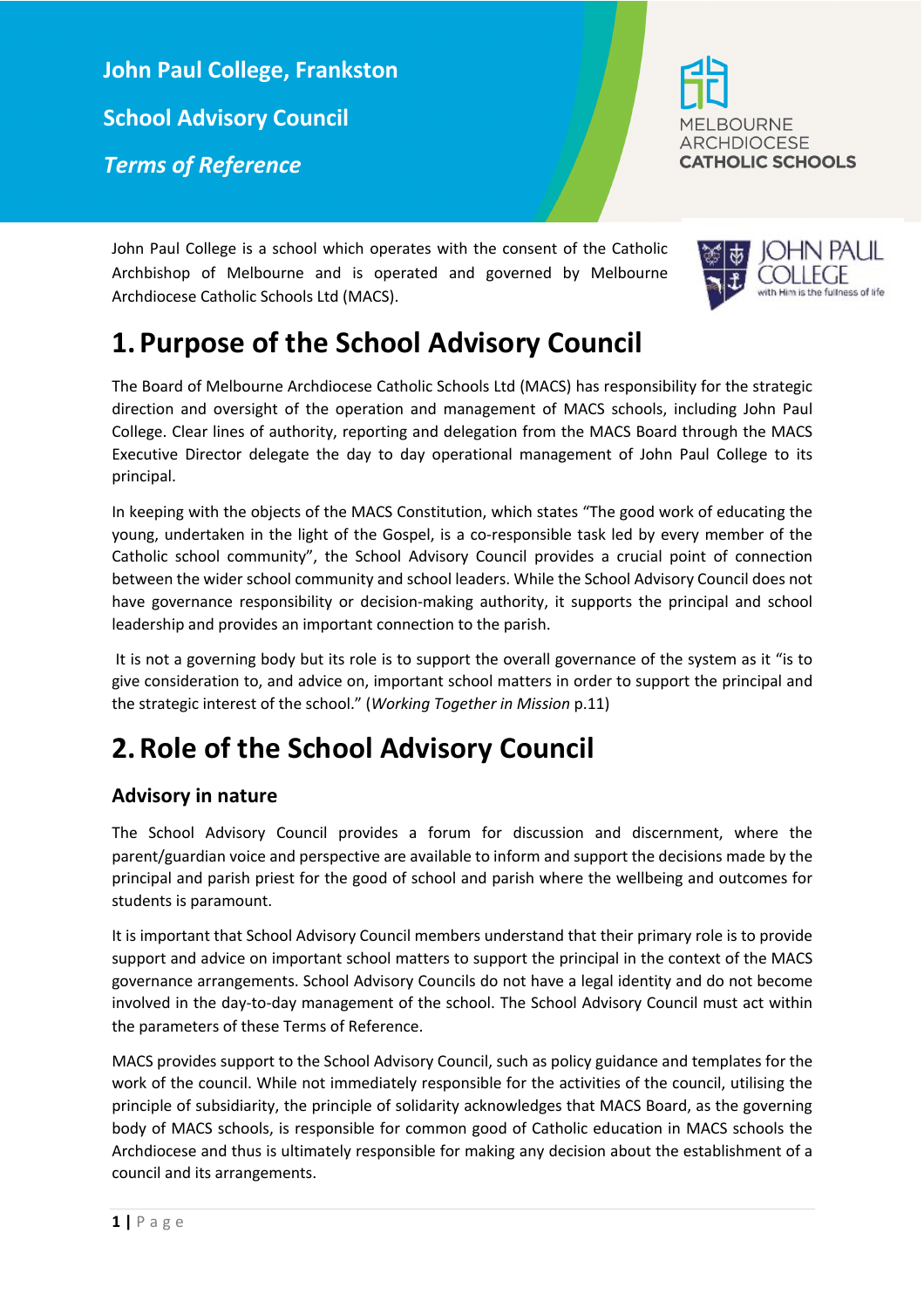The following are some ways the School Advisory Council supports the school and the principal:

- Articulating and enacting the school's vision and mission
- Promoting the school's Catholic ethos and culture
- Promoting faith formation and development
- Implementing school policies as required
- Giving advice to the principal on issues such as enrolments, school improvement plans and enrolment trends
- Engaging in discussion with the principal about the annual school budget and other financial matters
- Giving advice to the principal about the school Master Plan
- Capital resource planning and maintenance support to the principal

The School Advisory Council is not the governing body of a school, and as such does not have a decision-making authority due to it not having a legal identity. While a vital forum for parent and community voice, it is not a forum for individual parent advocacy or special interest representation and does not become involved in the day-to-day management of the school. It does not take on the role of a parent and friends group, a fund raising forum or fete organising committee.

## **3.Council structure**

#### **Members of the School Advisory Council**

Serving on the School Advisory Council of a Catholic school is a form of Church lay ministry. It is a response to the call to support the local Catholic parish and school communities in a particular way. It is also a means for members of our community to share their skills and talents for the common good. A well-functioning council provides rich sources of wisdom and insight as well as a means of strengthening community links and potential for partnerships.

John Paul College's School Advisory Council isto be comprised of a minimum of six (6) and a maximum of 10 (ten) council members who value and share the educational mission and ethos of the Catholic Church comprising of at least:

- a) the principal (ex officio)
- b) the parish priest nominated to represent the Association of Canonical Administrators related to the School (ex officio) (**Custodian of Mission**)
- c) two (2) parents, guardians, carers of children attending the school
- d) one (1) parishioner
- e) another person from either category or who in the opinion of the principal has the relevant knowledge, skills, expertise or interest and commitment to the mission of the school to serve a particular need on the council.

A person that is a member of the council under either category (a) to (e) may satisfy the eligibility criteria under more than one category. A single parish representative may be sufficient for a council fulfilling its function in dealing with education matters relating to the school.

- f) additional parent, guardian, carer of children attending the school
- g) business manager (ex officio)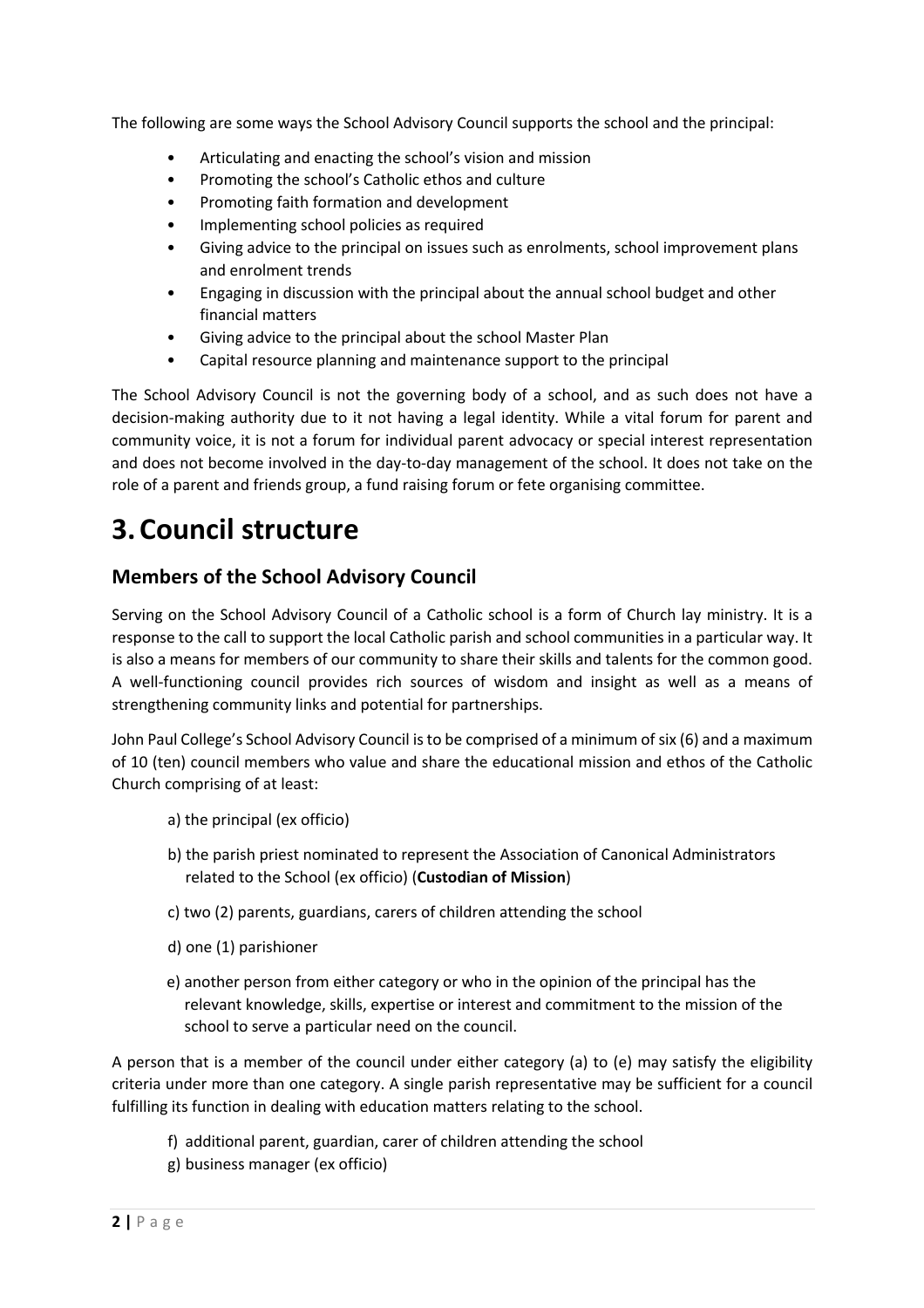h) staff representative

i) any other person who in the opinion of the principal has the relevant knowledge, skills, expertise or interest and commitment to the mission of the school

At the principal's discretion members of the school staff may be invited from time to time to attend meetings depending on the content of the agenda.

### **Process of appointment of council members**

The principal has the power of appointment, re-appointment and removal of members of the School Advisory Council, except the Custodian of Mission who holds office *ex officio* and cannot be removed by the principal.

In appointing Council members, the Principal will consult with the Custodian of Mission following a process of discernment. The principal and Custodian of Mission may choose to be supported by others in the appointment process. When appointments are being made it is important to keep in mind the need for a balance of gender, cultural diversity and skill sets in forming the council.

The Principal may, following a consultation with the Custodian of Mission, remove a council member (except the Custodian of Mission) if the Principal is of the view that a council member is not complying with the expectations of the role of a Council member or is engaged in conduct unbecoming of a Council member or prejudicial to the interests of the school. A Council member may appeal his or her removal to the Executive Director of MACS for review. The decision of MACS Executive Director will be final.

The Principal of John Paul College acts on delegation by MACS Executive Director who in turn acts on delegations from the MACS Board. No delegation of power prevents the exercise of a power directly by the MACS Executive Director or the MACS Board, as relevant. For the avoidance of doubt, the MACS Executive Director and/or the MACS Board reserve the power to remove a council member from office (except the Custodian of Mission) if they are of an opinion that the circumstances are deserving of such action.

Council members are appointed annually at a set time devised by the council. The principal may at any time make an additional appointment to the council in the event of a vacancy in the minimum prescribed positions or to otherwise fulfil a need on the council, however any council member so appointed will only hold office until the next set annual appointment round devised by the council following the appointment, and at this time may apply for membership of the council in the ordinary manner.

### **Child Safe Standards**

Adherence to the school's child safe standards must be at the forefront of any appointment process. Council members must have both a police check and Working with Children check and must sign the school child safe standard agreement. Once appointed, it is a requirement that all council members sign and comply with the school's *Child Safety Code of Conduct*.

## **Conflict of Interest**

MACS is committed to building School Advisory Councils that are free from fraud or corruption or the perception of fraud or corruption. Conflict of interest arises where a councillor's duty to the school is affected by a personal (actual, potential or perceived) interest. In such cases, the line between personal and professional conduct may become blurred and interfere with a councillor's capacity to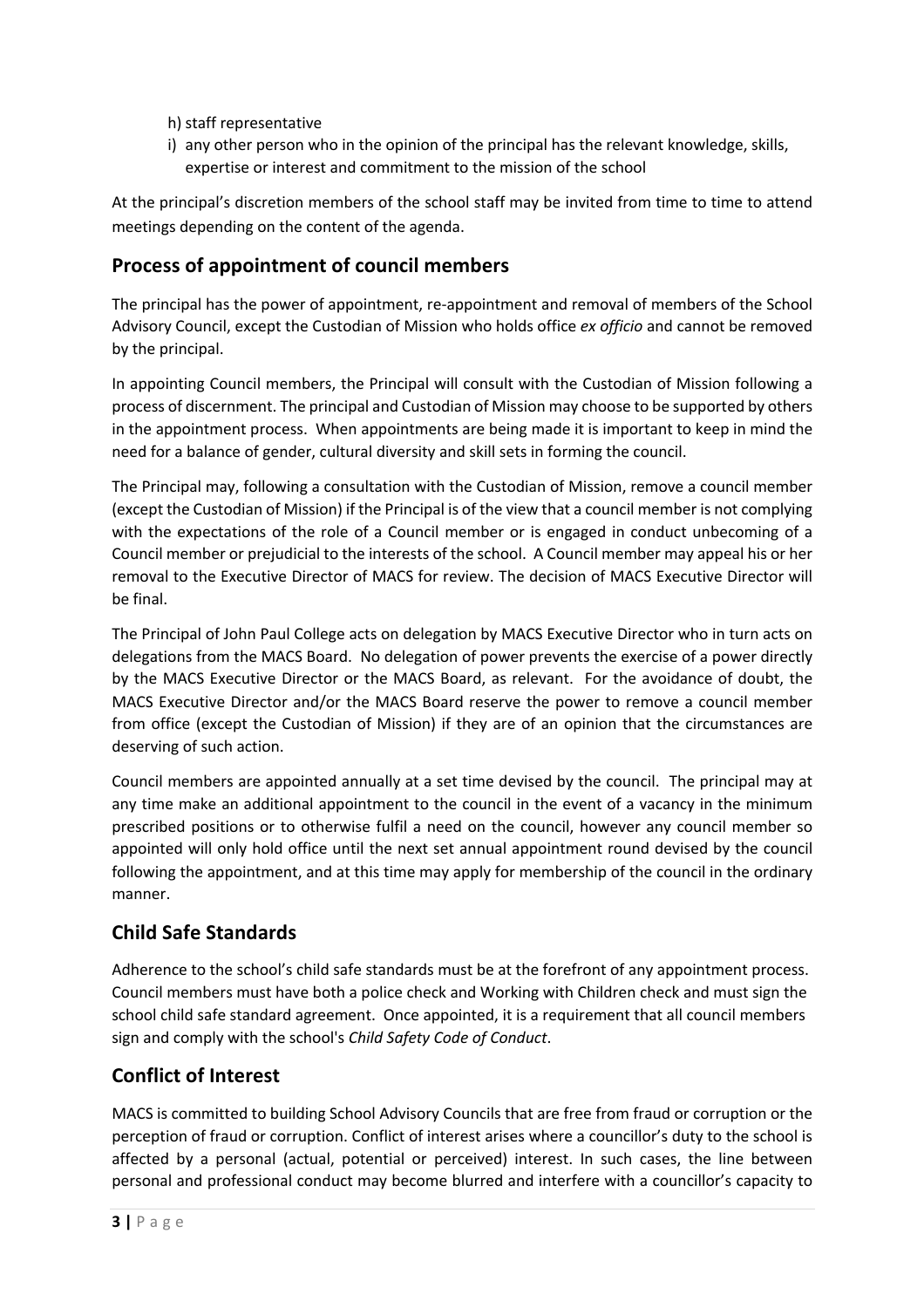provide advice and fulfil his or her responsibilities on the council. Conflicts of interest may arise and do not need to present a problem to any School Advisory Council or MACS if they are openly and effectively managed.

The school's *Conflict of Interest Policy* addresses the requirements for disclosure and management of conflict of interest, and extends to council members. It is a requirement of the role that Council members abide by and comply with this policy.

### **Expressions of Interest**

Generally, expressions of interest to become a council member are made in advance of the set annual appointment round devised by the council. The process of applying for membership of the John Paul College School Advisory Council is to respond to requests for membership which are communicated through the John Paul College newsletter. Anyone interested in becoming a member of the John Paul College School Advisory Council may seek advice from the principal, Chair or the Custodian of Mission on the process of appointment. Consideration will also be given to succession planning through staggered renewal of members to ensure continuing institutional memory.

#### **Diversity**

School Advisory Council seeks to be inclusive of all community members and will demonstrate a genuine commitment to gender equity, cultural diversity and requisite skill sets.

Collectively, council members should bring a range of personal skills and experience to add value to the John Paul College School Advisory Council in accordance with the requirements under clause 5 'The role of individual council members' in these Terms of Reference.

# **4.Appointment and induction of members**

### **A process of discernment**

As being a member of a School Advisory Council of a Catholic school is a form of Church lay ministry, the process of appointment is preceded by discernment to assist potential new council members to understand:

- the mission and vision of MACS, the parish and school
- the roles, responsibilities and processes of MACS and the John Paul College School Advisory Council
- how council members, can support the principal and the Custodian of Mission
- the appropriateness of their personal readiness to serve.

This discernment process commences when expressions of interest are sought for new council members, beginning with the provision of an information pack to those interested in nominating for a council position and /or a chance for potential nominees to discuss the role of the council and the expectations of a council member with the principal, chair or Custodian of Mission.

In keeping with what it means to be and to build Church, the discernment process seeks to arrive at a decision about appointment which all can accept gracefully and support wholeheartedly (even if some wish the decision had been different) because they know the group honestly searched together for the Spirit of God in and for the life of the community.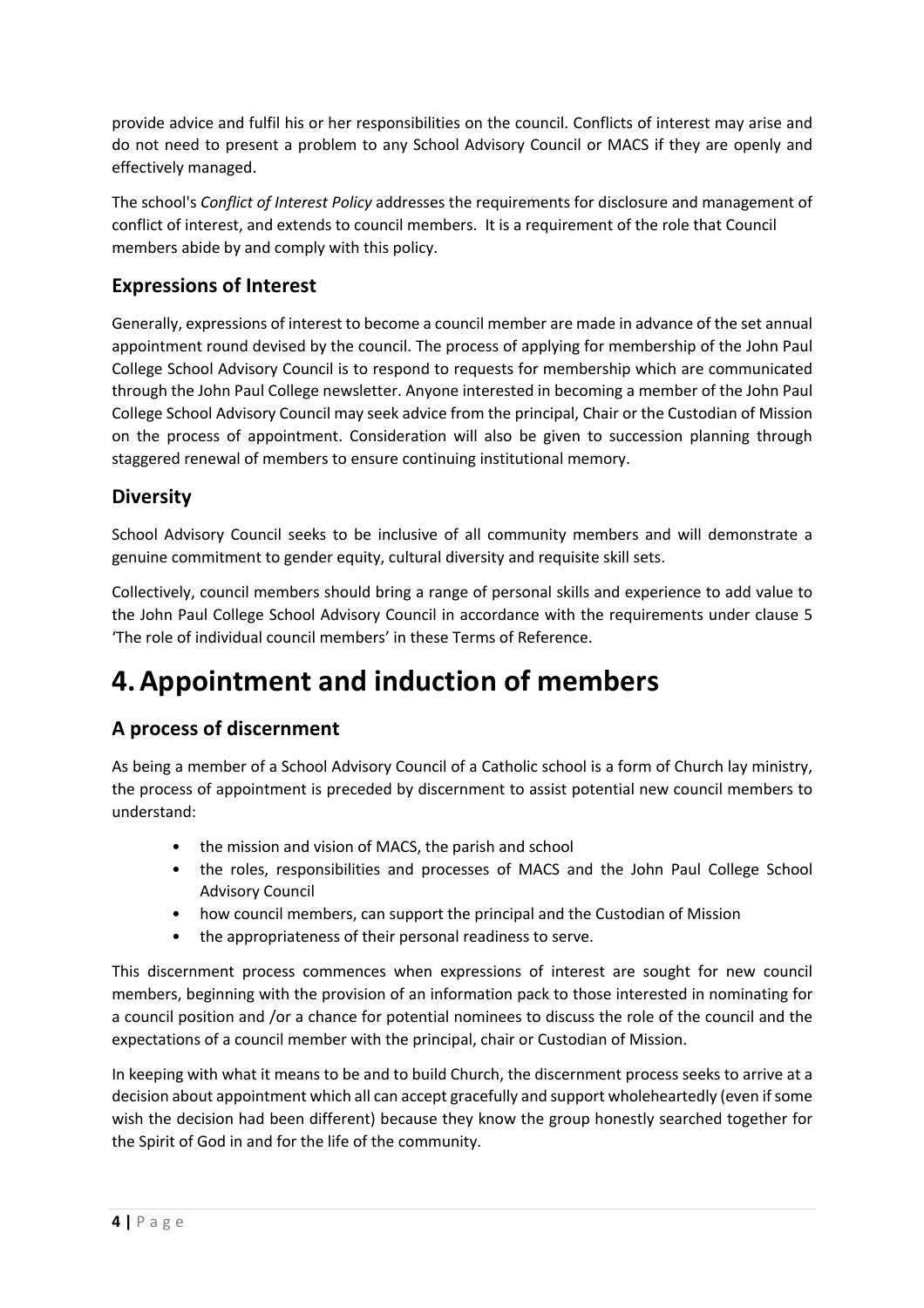A discernment process ensures that those who have expressed an interest have had an opportunity to discern their readiness to serve.

Such a process could include:

- Reflecting on the Mission of MACS and the school
- Exploring the shared understanding that serving on the School Advisory Council is a means for members of our community to share their skills and talents for the common good
- Considering the good character of the person and their disposition
- Guaranteeing a balance of gender, diversity and skill sets on the SAC.

#### **Induction**

The induction process continues after appointment and is a continuing process rather than an event. MACS provides a basis for formation and induction as outlined in the MACS *School Advisory Council Manual*. Formal induction to the John Paul College School Advisory Council includes:

- initial induction meeting with the Principal and Chair
- follow-up briefing after the first council meeting
- further support as required

New council members will be provided with:

- the MACS *Statement of Mission*
- an understanding of the history of the parish and school
- a MACS *School Advisory Council Manual, including the School's Child Safety Code of Conduct, School's Conflict of Interest Policy and other relevant School governance policies*
- a tour of the school facilities.

#### **Terms and conditions of appointment**

The period of appointment for council members, excepting the Custodian of Mission, the principal and any other ex officio appointment, is generally a term of three years ending on the conclusion of the third year following their appointment, with the option of being reappointed for a total of three consecutive terms.

The Custodian of Mission and the principal hold office on the School Advisory Council *ex officio*, meaning that their term continues for so long as they occupy that office following which their cease to be a member of the council. Their successor in that office then becomes automatically appointed to the council.

Any other council members who are appointed on the council *ex officio* due to a specific position in the school (for example, Business Manager), will also have a term of office on the council for so long as they occupy that office following which they cease to be a member of the council. Their successor in that office will be eligible to be appointed to the council, as determined by the principal in consultation with the Custodian of Mission.

The other terms and conditions of appointment of council members are contained in a letter of appointment from the principal which sets out, amongst other things:

• the terms and conditions in the letter of appointment that must be agreed to by the proposed council member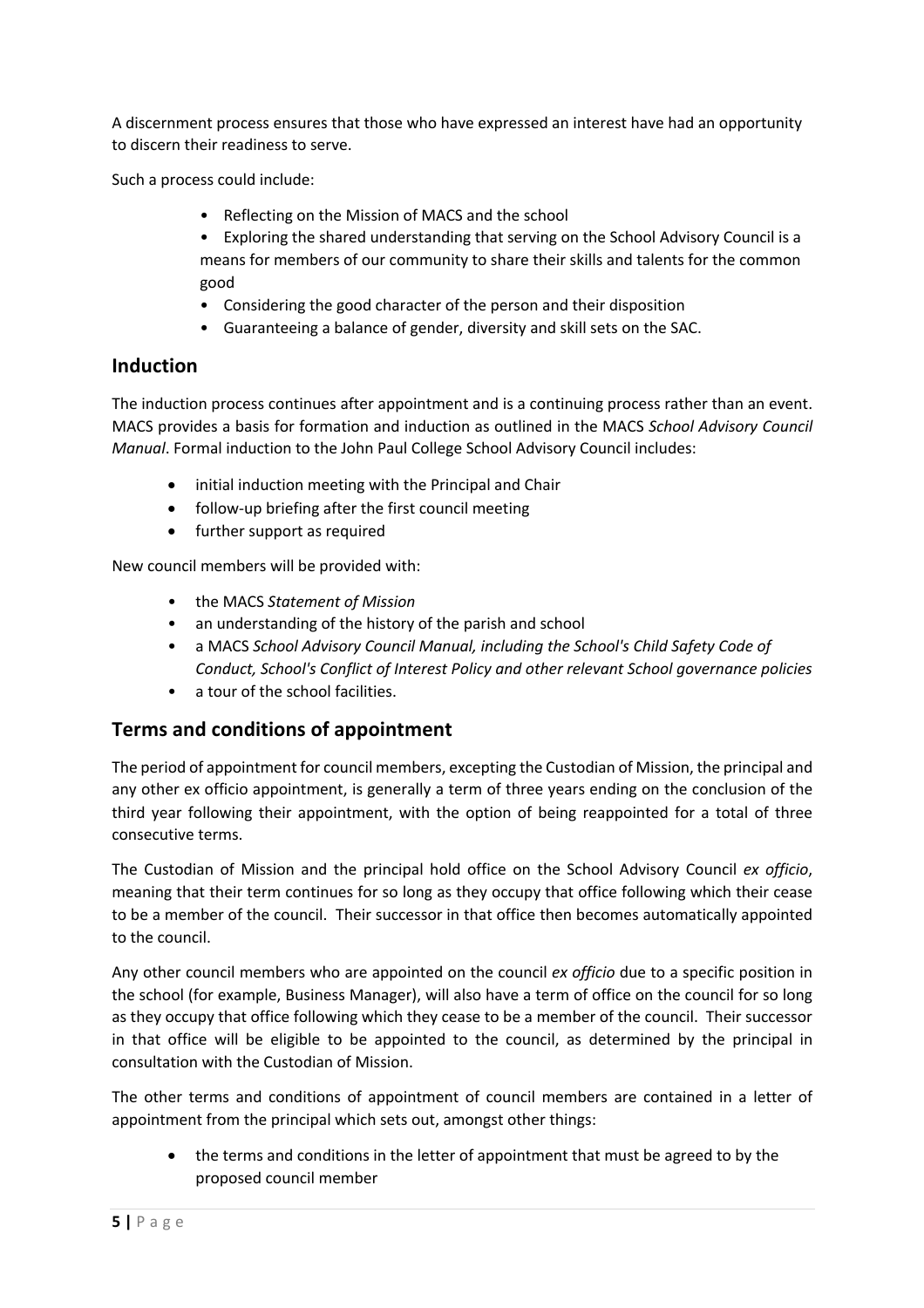- details of expectations of council members and a copy of these Terms of Reference
- reference to availability of applicable MACS school governance policies, as provided in the MACS *School Advisory Council Manual* including the applicable *School's Child Safety Code of Conduct, Conflict Resolution Policy, Conflict of Interest Policy and Child Safety Policy.*

The office of a council member will become vacant if the council member:

- is absent without the consent of the council from three (3) successive meetings of the council, unless the principal determine otherwise;
- resigns by notice in writing;
- is removed from office by the principal (or MACS Executive Director or MACS Board, as applicable);
- in the case of the Custodian of Mission, the principal or any other ex officio appointment to the council, ceases to occupy the relevant office;
- becomes of unsound mind or a person whose person or estate is liable to be dealt with in any way under the law relating to mental health;
- dies.

Any period of office of a council member held during a casual vacancy appointment by the principal (that is, a period of less than one year between annual appointment rounds) is disregarded in counting the maximum permitted tenure of office of a Council member of three consecutive terms.

# **5. The role of individual council members**

#### **Qualities and skills of a council member**

Each Catholic school is different, but all schools share the mission of the Church. The council should be composed of people who appreciate, value and share the educational mission and ethos of the Catholic Church. When seeking council members it is important to reflect on the qualities and skills of benefit to the council in carrying out its functions. Their capacity to contribute, their shared understanding and their positivity is essential.

The following is a list of some of the key qualities and skills for members of the School Advisory Council:

- commitment to the MACS *Statement of Mission*
- commitment to Catholic education in the parish and school
- commitment to the vision and mission of the parish and school
- an understanding of the role of Custodian of Mission, principal and council members
- willingness to ask questions and seek clarification
- ability to think strategically
- willingness to support the contributions of other council members
- capacity to listen in an active and meaningful way
- willingness to work cooperatively with others
- commitment to maintaining confidentiality at all times.

#### **Expectations of the council member**

Each council member is required to commit to the following:

• understanding the council's role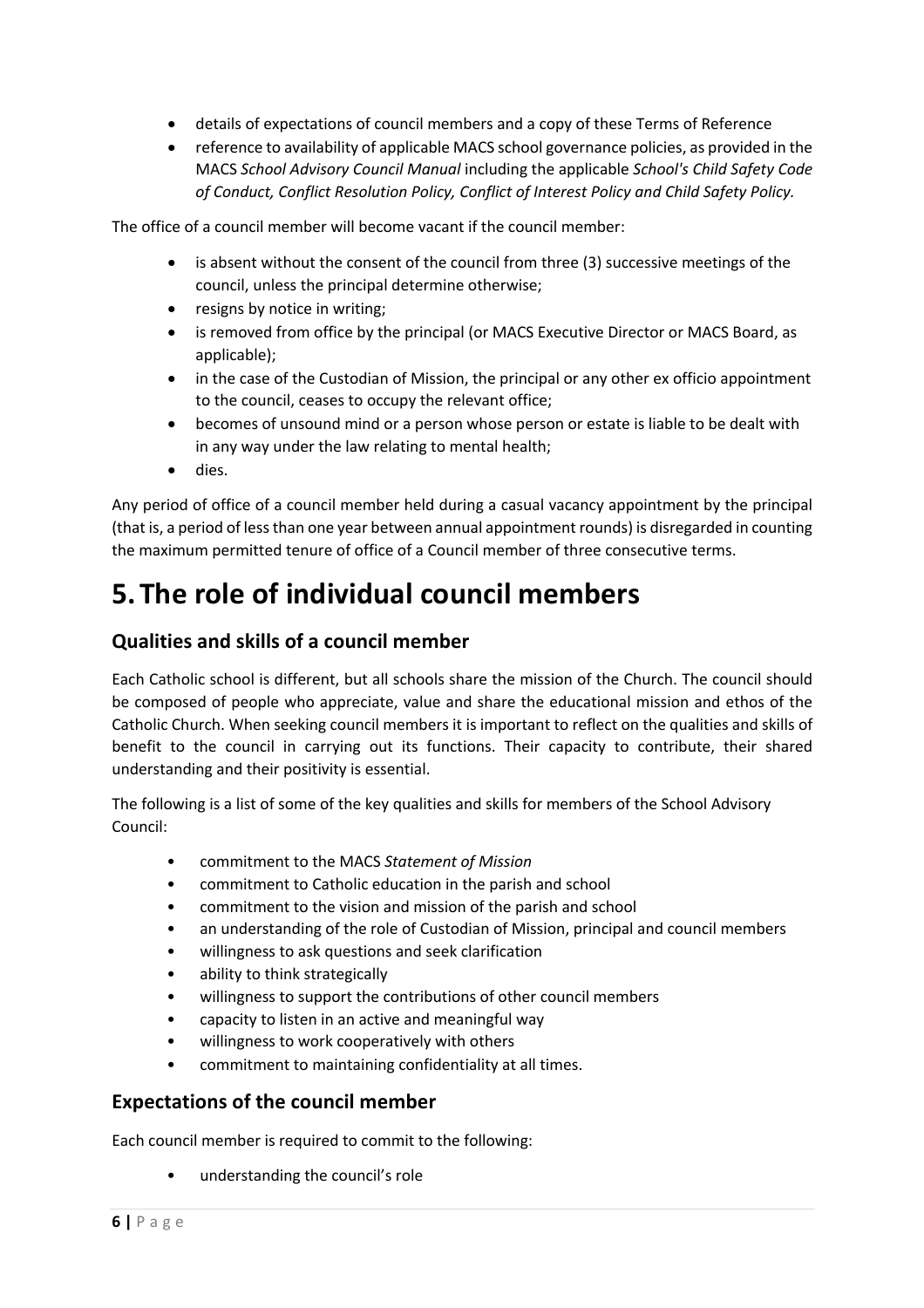- having a positive and constructive attitude
- elevating any appropriate issues for consideration by the council
- declaring and not allowing any personal interests to conflict with the interests of the school and properly manage any conflict of interest in accordance with the *School's Conflict of Interest Policy*.
- preparing for council meetings
- attending each council meeting, unless there are extenuating circumstances
- bringing expertise and views to discussions on behalf of the whole community
- participating actively and responsibly
- acting honestly and fairly, in good faith and in the best interests of the school
- acting ethically and with a high level of integrity
- conducting themselves professionally and treating other council members fairly, sensitively, consistently and with respect
- undertaking council work with reasonable care and diligence
- participating in council formation activities
- keeping confidential the information received in the course of service as a council member
- not taking improper advantage of their position as a council member
- abiding by the applicable MACS school governance policies and key documents including MACS *Statement of Mission, Working Together in Mission, school's Child Safety Code of Conduct* and *Conflict of Interest Policy*.

## **6.Key roles**

There are four key roles on a School Advisory Council. The Chair, the principal, the Custodian of Mission and the secretary each have a significant role on the council and each of these roles carries specific responsibilities.

#### **The Chair**

The role of the Chair is to:

- chair council meetings
- in conjunction with the principal and the secretary oversee the development of meeting agendas, checks papers for meetings and the draft minutes
- ensure the meetings are focused on the agenda
- encourage participation by all council members in meetings and at council events
- act as a spokesperson for the council when authorised to do so by the principal
- attend important parish and school events as appropriate
- participate as a member of the council.

#### *Appointment*

The Chair is elected by the council members from amongst their number at the first meeting of the council after the end of the term of the previous Chair.

The Chair will normally be an independent member who is not employed by MACS at John Paul College or otherwise and is selected on the basis of the person's achievements and his or her record as a leader.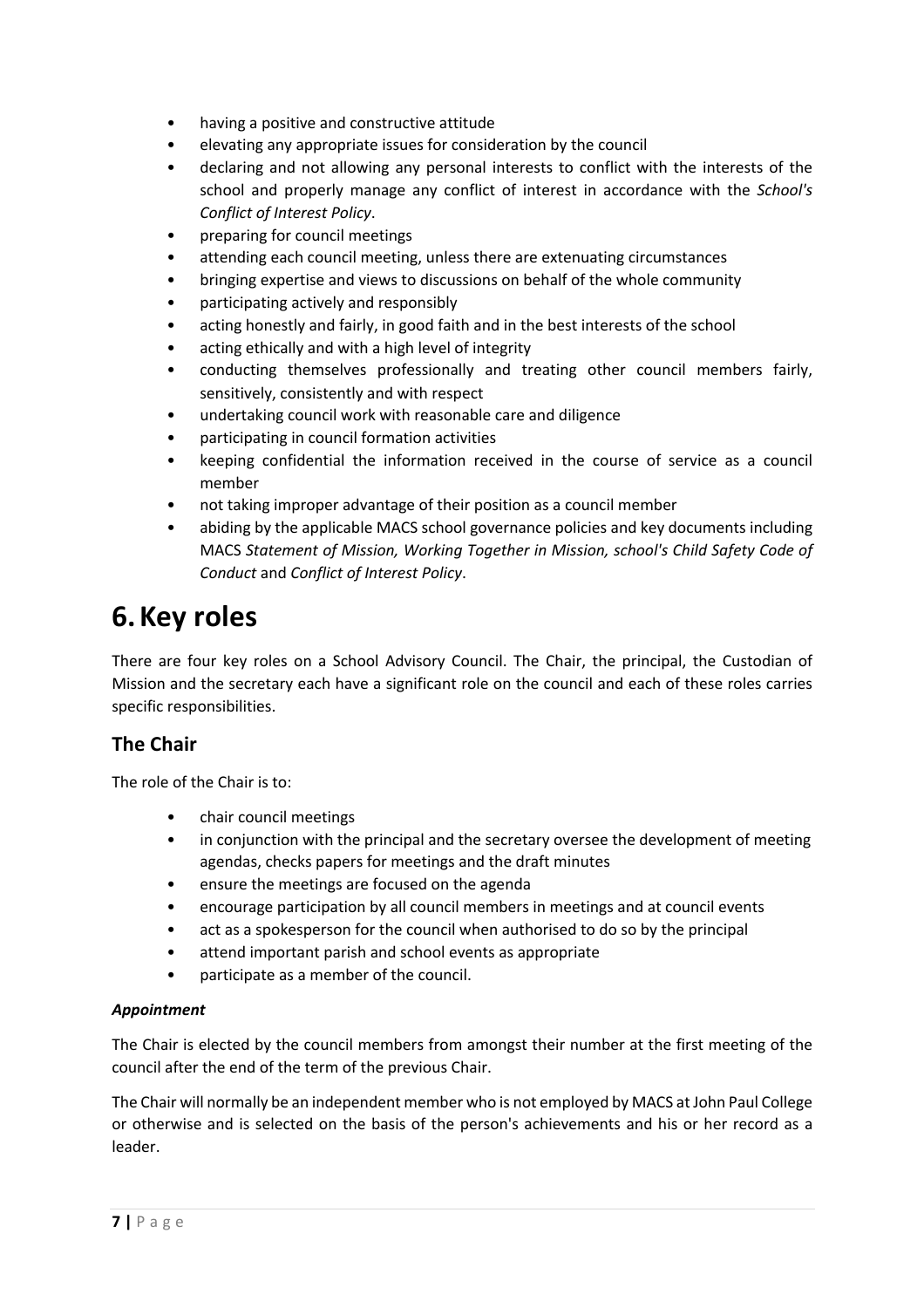The term of the Chair aligns with their term of office as a council member. The office of the chair will terminate if they cease to be a council member whether by way of expiry of their term, resignation or removal. The Chair does not have a casting vote in addition to their ordinary vote as a council member.

### **The principal**

Key responsibilities of the principal's role include development of the faith community, particular focus on the safety and wellbeing of students, formulation of a vision for the whole school, attention to contemporary teaching and learning in order to engage all students, and stewardship of the people and resources with particular outreach to the parent community.

The principal works in collaboration with the Custodian of Mission, staff and members of the school community, and MACS management to achieve the mission of the school.

As such the principal's role on the council as an ex officio member is to:

- play a key role in developing the overall goals and priorities of the council
- play a key role in developing the agenda for meetings and the preparation of papers before meetings
- ensure follow-up of actions arising from council meetings
- act as the chief education advisor to the council
- make arrangements to maintain an archive of relevant council documentation in accordance with this Terms of Reference, including minutes from previous meetings
- make arrangements to distribute the papers before meetings, after preparation of the papers by the secretary
- make arrangements to distribute draft minutes to the council members, after preparation by the secretary
- ensure that council members are kept informed between meetings
- make arrangements to maintain a register and record of council, committee and working groups and all applicable documentation and records, including minutes, agendas and correspondence.

#### *Appointment*

The principal is an ex officio member of the School Advisory Council by virtue of holding the role of a principal of the School. The principal has full voting rights and is counted in the usual way for quorum purposes.

#### **The Custodian of Mission**

The Custodian of Mission has a key role of supporting the School in its distinctive Catholic identity, spirituality and life by continued responsibility for faith education, sacramental life and pastoral care.

Therefore, the Custodian of Mission has an ex officio role on the council to:

- as the key evangeliser and educator in faith within the parish and thus the custodian of mission of parish and school, provide guidance to council in its deliberations as relevant
- support the principal and council in the development and implementation of the sacramental program to ensure the school is faithful to its distinctive Catholic identity and spirituality
- in providing strong pastoral support and effective Catholic leadership of the parish, which includes the school and college communities, to guide the council and bring to the council's attention, matters relevant to the operation of the school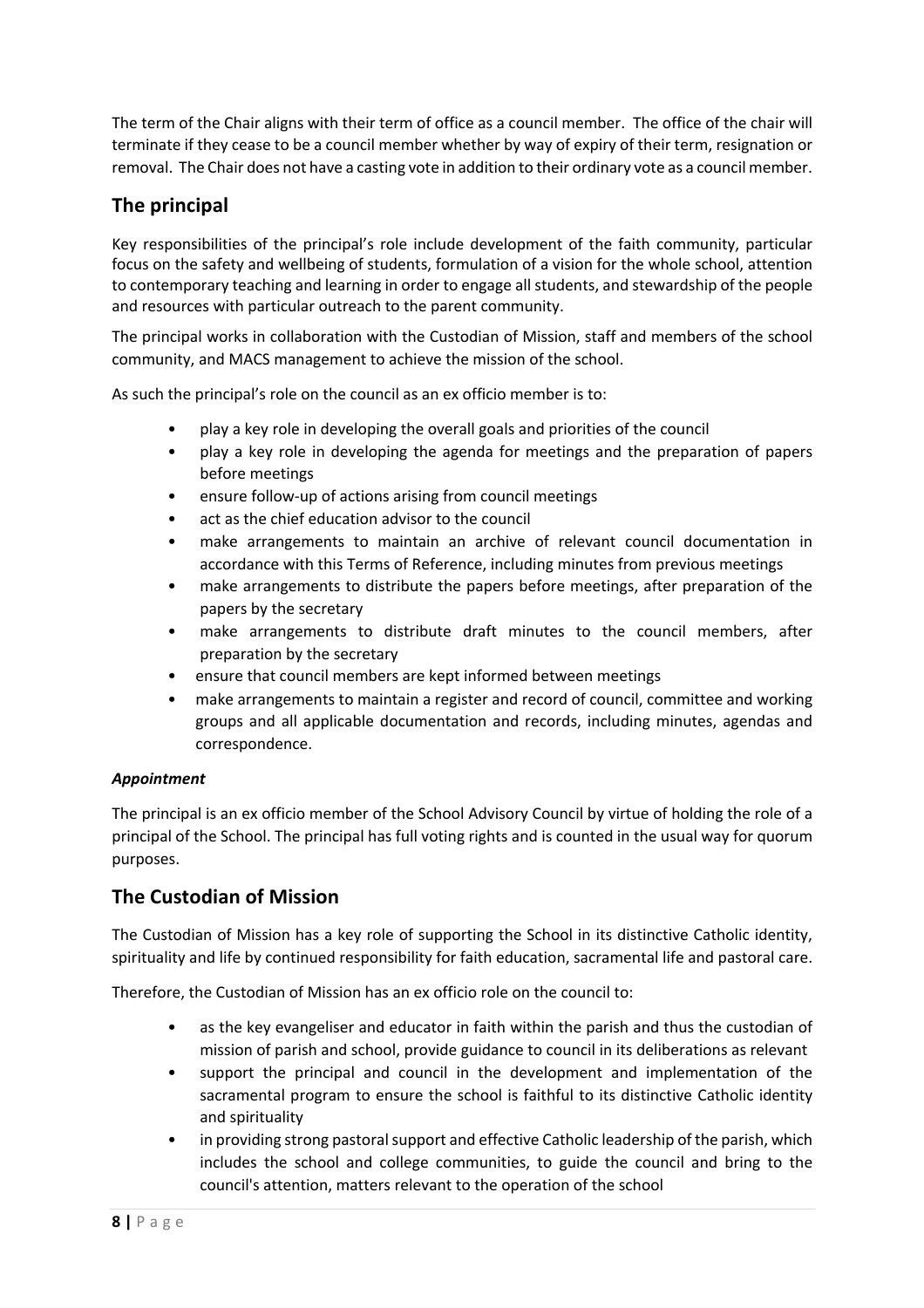- be engaged with, and bring to the council's attention, those aspects of the school's operations that have the potential to harm the parish's good name
- be involved in and provide input in the council's planning of any transaction that will change the nature of the school property or affect the use of any other areas of adjoining parish property (where property is beneficially owned by a juridic person which the Custodian of Mission represents i.e. a parish or groups of parishes).

#### *Appointment*

The Custodian of Mission has an automatic entitlement to hold office on the council ex officio by virtue of his office as parish priest, parish priest representative of an association of parishes or nominee of the Archbishop, as applicable. The Custodian of Mission has full voting rights and is counted in the usual way for quorum purposes.

#### **The secretary**

The role of the Secretary is to:

- take the minutes of council meetings
- oversee that the agenda and papers are confirmed in sufficient time to allow for their distribution at least a week prior to the meeting
- oversee management of all council correspondence
- oversee the provision of adequate notice of the annual appointment round and of any intention to call for nominations for council positions that become vacant.

#### *Appointment*

The secretary is appointed by the council from among its members at the first meeting of the council after the end of the term of the previous secretary. The secretary does not have an additional vote in addition to the ordinary vote on the council.

## **7.Committees and working parties**

To share and support the work of the School Advisory Council, the council may consider establishing standing committees depending on the size and local context of the school. The purpose of each committee is to advise the School Advisory Council on specific matters. Committees are not a requirement but an additional advisory structure if needed.

The councils of larger schools may delegate work to committees to more effectively provide advice on complex or specialised issues and to use councillors' time more efficiently. Committees provide recommendations to the full council, which retains collective responsibility for the advice provided to the principal.

Involvement in committees allows members to deepen their knowledge of the school, become more actively engaged and fully utilise their experience. Additionally, the existence of committees can indicate to the community that the council is giving voice to particular issues.

Smaller schools may not benefit from a formal committee structure because their councils are often quite small and operations not as complex.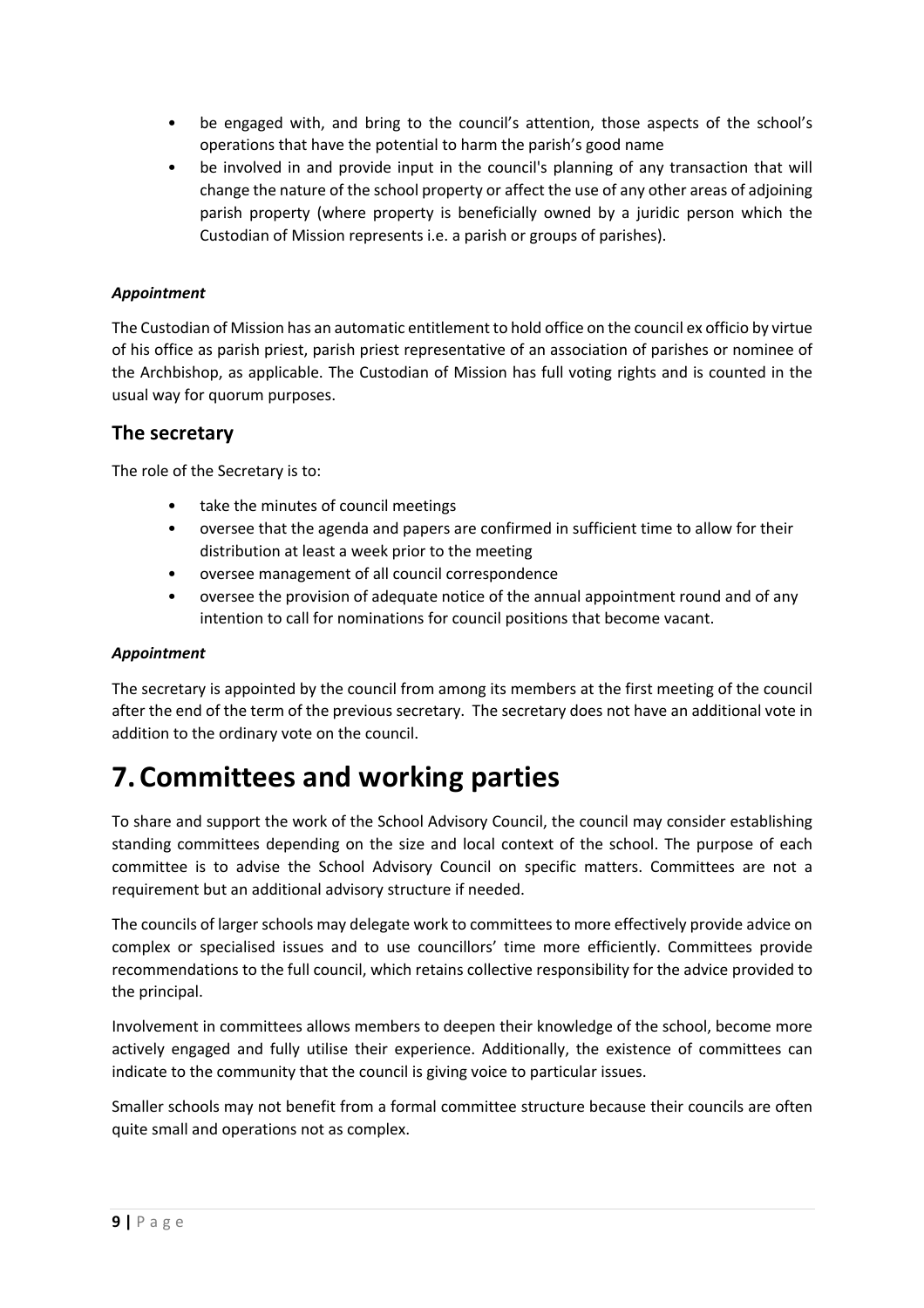From time to time the council may also wish to establish a committee or working party for a specific purpose or to undertake a particular task, for example a centenary celebration.

The council may appoint additional members of a council committee or working group to assist with deliberations in the manner determined by the council in each instance.

Council committees and working groups may be focused on a specific area such as:

- finance
- property
- parent/guardian/carer engagement

#### **Function**

If a committee or working party is seen as desirable, the MACS approved template Terms of Reference document is to be used to establish the committee or working group. The following structures need to be adopted:

Each committee or working party should be chaired by a council member who is responsible for reporting to the council on the activities of the committee/working party.

Council committees/working parties are directly responsible to the council.

Each committee/working party of the council should have clearly articulated expectations stating:

- the name of the committee/working party
- the name of the chair
- the purpose and tasks to be undertaken
- the names of the members
- quorum, meeting and reporting requirements
- the date for reporting back to the council e.g. actions since last report, what's happening now, future plans, items for council discussion
- duration of the committee/working party.

It is important that any council committee or working party understands that it may not speak publicly for the council.

The terms of reference of each committee or working party of the council should be approved by the principal and appropriate records maintained by or on behalf of the principal.

# **8. School Advisory Council meetings**

#### **Meetings**

The John Paul College School Advisory Council meets 6 times during the year.

The School Advisory Council may call extraordinary meetings if required.

Agendas should be prepared and distributed prior to each meeting, with sufficient notice and time for preparation by council members.

#### **Quorum**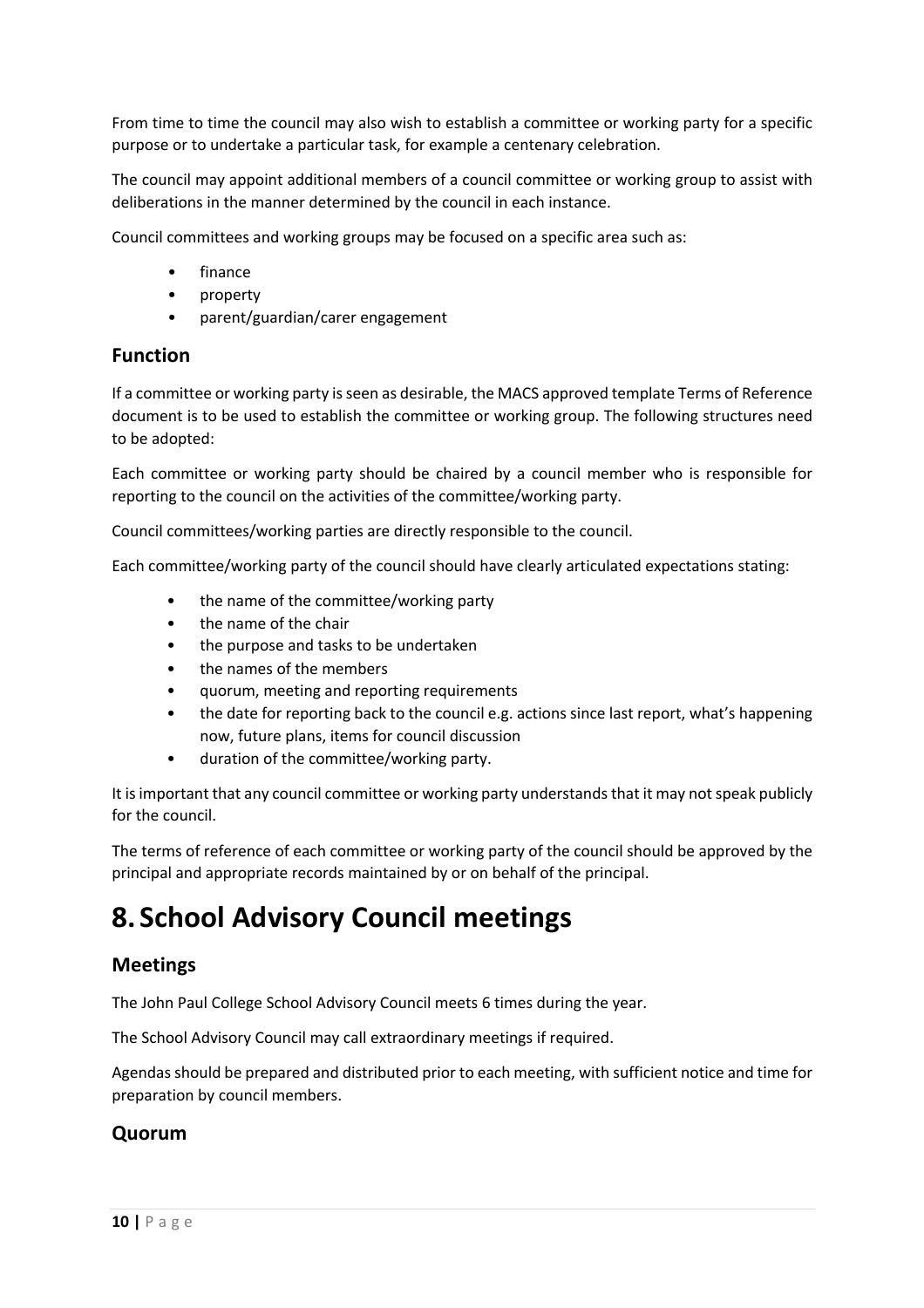A quorum must be present at all times at each council meeting for the meeting to be validly constituted and all decisions made at the meeting valid. The quorum for meetings is two-thirds of the total number of council members at any given time. The Principal should always be part of the quorum.

## **Conduct of council meetings**

Council confidentiality and solidarity are key ingredients in building trust at council meetings. As a general rule all council meeting proceedings are confidential. At times, there may be occasion to formally declare an issue, a paper and/or a discussion as particularly sensitive and confidential. This should be done by the Chair prior to a council meeting, and confirmed before the close of the meeting.

Council members must respect the right of individuals to express their views freely at council meetings without fear of their being named outside the council meetings as taking particular positions. As in all similar groups, a sense of trust among council members is vital for the wellbeing of the council.

A meeting should close by reviewing actions and deadlines set, and noting of the details of the next meeting.

The Secretary of the Council is responsible for taking minutes of council meetings. A minute book of all meetings of the Council must be maintained by the principal.

### **Disclosure of interests by council, committee and working group members**

In accordance with the school's *Conflict of Interest Policy* which is prescribed by MACS, all councilmembers must disclose any personal interest which relates, or may relate, to the operations of the school, in order to ensure that any actual, potential or perceived conflict of interest with a duty that the person has on the council is identified and appropriately managed.

When an issue arises at a council meeting, relating to such an interest or duty, the member must not attend the meeting while that matter is discussed and must not vote on that or any related matter. The school's *Conflict of Interest Policy* as prescribed by MACS must at all times be complied with by all members of the Council.

The same disclosure requirements also apply to the members of any committee or working group established by the council in accordance with their Terms of Reference which includes a requirement for compliance with the *School's Conflict of Interest Policy* as prescribed by MACS.

# **9. Engaging with your school**

The council encourages full participation of stakeholders to ensure a high level of engagement and participation by the school community. Schools must employ a variety of strategies to provide evidence to meet VRQA Minimum Standard, 16 which requires a school to ensure that it is clear about its philosophy and can articulate the same to staff, students, parents, guardians and the school community.

# **10. Record keeping**

As a minimum, the principal must ensure the maintenance of the following council documents and records: